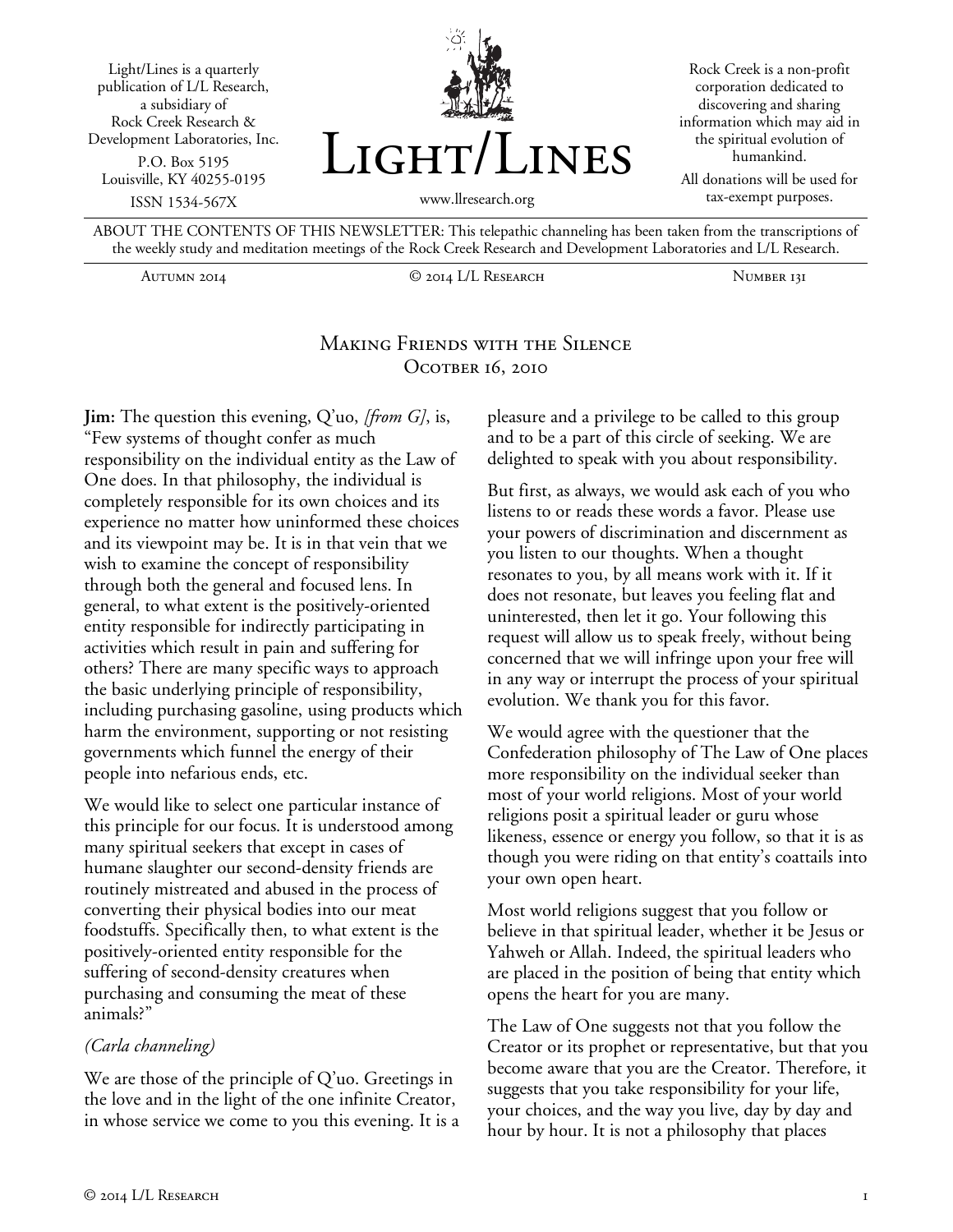urgency upon this quest for the truth. It is a philosophy that says that you have all the time that you need to make your choices and to follow your evolutionary path to complete the circle that you have begun, from the Creator, moving through densities and densities of experience into the heart of the one Creator once again, so that your source and your ending are the same and so that you never end.

You are a citizen of eternity. You are an infinite soul-stream. What you do not learn in this lifetime, you shall once again take up, and study that which you have not yet completed once again, and if necessary, once again, until in the fullness of time you move through the densities of Choice, Love, Light and Unity, and finally that density of Foreverness that is a mystery even to us.

And in each density, each experience, each day and each hour, you are responsible for yourself, for your choices, for your intentions and for your desires.

It is expected of you and built into the nature that is called "human nature" that you shall desire things. And you are given not simply permission but encouragement to experience those things which you desire, as long as they do not infringe upon the free will of another. For it is in experiencing those things which you desire that you become aware of what you truly desire; what you desire at a level that is deeper than the level of impulse, fad and fashion.

The great challenge in following your desires is to come to know yourself in such a way that you are able to open to yourself deeper levels of the self, levels that are hidden from society, from your culture, from your training, from all that you have learned about how the world wags, gradually unfettering yourself from those chains of learned behavior in order that you may meet a deeper level of consciousness within yourself.

For you are not only that which is on the surface of your personality. You are also that which is in common with the one infinite Creator. You are a part of the Creator. And as a creature of third density, the density of Choice, you have within you that consciousness that is the consciousness of the Creator, the Logos, the one original Thought of unconditional love. You are love. You are capable of offering love through yourself—not your love, but

the love of the one Creator that flows through you in an unending stream.

And since you are a Creator, although a very young and largely untrained one, you have the power to create your own universe.

Now, you have been given a physical vehicle. It is a physical vehicle with parameters of function. For each body to function there are unique parameters to be met, what the nutritionist would call "food values" to fulfill. There are various chemicals that your body needs to function. There are various enzymes, proteins, fats, carbohydrates: the stuff of your food.

You asked specifically about the responsibility that you have for what you eat. For those who have not yet conceived of the possibility of choices in this area, their responsibility is minimal. One cannot make choices if one is ignorant of the choices. Therefore, the question that you asked is on behalf of those who have awakened to the fact that all is one. You are one with the clouds and the rain, the fire that warms the hearth, the water within your body and in all of the bodies of water within the planet.

You are one with the birds, the animals, flowers, plants, rocks, each other and the Creator.

There is only one thing in the universe and that is love.

Indeed, you are seeking at this time to reduce the level of distortion in your thinking so that you may become more and more aware of that consciousness that lies closer to you than breathing, nearer than your hands and feet: the consciousness of unconditional love that is your true nature.

Now, how shall an entity whose consciousness is that of pure love feed its body? We notice that you focus upon meat and the eating of it as the arena of choice. And before we address that question we would note that not only the animals but the plants also are growing within the creation of the Father, blooming and dying at a rhythm of their own. In a very real way, it is as much of an offense, one may say, to pluck a bean or dig a potato from the ground as it is to slaughter an animal, for you have interrupted the cycle of its life and its dancing with the Creator as you do so. But to focus upon this is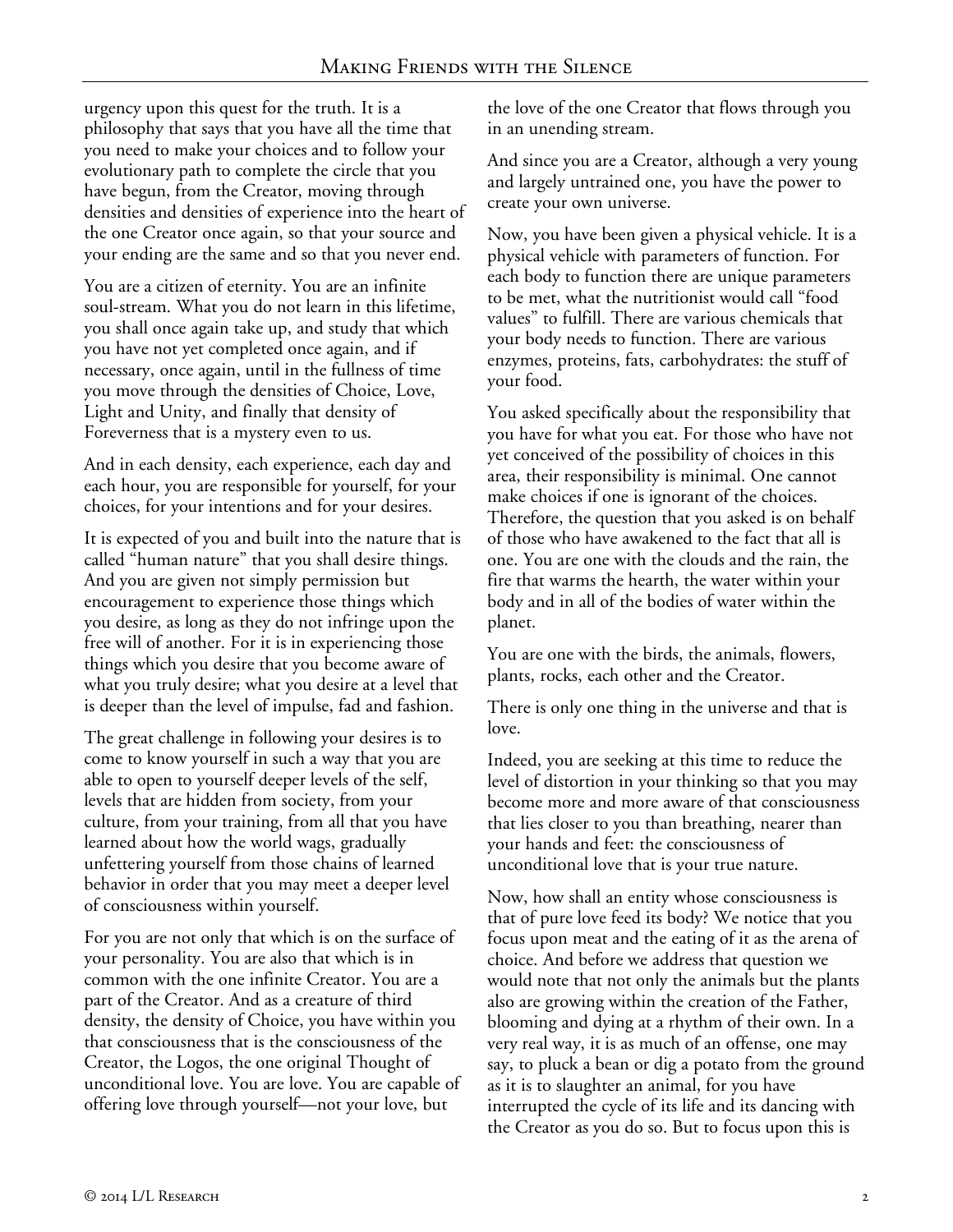to digress from your query. And so we would focus upon the slaughter of animals and the responsibility that an entity has if he chooses to eat meat.

One valid choice that many of those who have awakened have made is not to eat meat and to find ways to furnish the body with the protein that meat offers by eating other substances, such as legumes, which contain protein.<sup>1</sup>

Another choice that an awakened entity has, as the questioner said, is to move to the purchase only of meats that have been humanely slaughtered. There are two sources of such meats that are generally available to entities within a reasonable amount of distance from where they live. One is to seek out a kosher store<sup>2</sup> which sells meat, knowing that the priests of that religion have treated animals well and have slaughtered them in a sacred ritual which is taken most seriously by those priests.

The other is to find a biodynamic source where the same feeling of sacredness surrounds the appreciation of mammals while they live and the humane slaughter of them when it is time for them to feed their humans.

And as the one known as J said, barring those choices, there is always the metaphysically correct choice of relating to the animal in that timeless condition which is called "metaphysical time" wherein all things occur simultaneously, so that you are able to contact any animal, before you eat it, no matter how abused or how slaughtered. And as you contact this animal, you express your love of this animal and your appreciation for all that the animal has gone through in order to give you its energy, its consciousness, such as it is, and its love, which is very real. So, in praise, prayer and thanksgiving you heal the division between you and the meat and the animal from which that meat came.

And as you do this to your meat, dancing with the meat, becoming one with the meat, you are in effect lifting that energy to the infinite Creator, blessing it

and healing all that has gone before, for the animal and for you.

Indeed, we would note that it is not only the eating of meat, but every single action undertaken by you, no matter how humble or small, that has the capability and potentiality of becoming sacred, so that you at all times are giving thanks, offering praise, and opening to the experiences that have been given to you to walk in.

The one known as L stated, during her portion of the talk around the circle before this meditation, that there were times when she wondered if she were capable of sustaining the level of awareness that she has from time to time found very easy to sustain for short periods. We find this to be a very appropriate thought, for each entity will find itself varying from day to day or from hour to hour or year to year. Entities do not stay the same. They cannot stay the same. Evolution is part of you. It is inevitable. There is that energy which must evolve within you.

And this density that you call Planet Earth, the third density, the third grade, shall we say, in this school of souls, is one in which you can attempt to linger forever, but you shall not succeed. For you shall learn, no matter how slowly, no matter against what resistance. Your choices are involved in whether or not you wish to accelerate the pace of your evolution in mind, body and spirit, and you are fully capable of this work.

No matter how many times you disappoint yourself, you must remember that you are your own worst critic and that others around you may well find that attempt which you consider feeble to be heroic. It takes courage to be responsible for your thoughts, your words, and your actions. It takes real stamina to sustain this level of awareness of your environment as a spiritual environment, far more than a physical or emotional or mental environment, day after day after day.

And we grasp the fact that the illusion of the valley of the shadow of death, as this instrument often calls physical life, uses every wile and every whim to distract you and challenge you. It is a kindly distraction and a kindly energy that operates in this way, for it is only within third density that you do not remember who you are, that you do not experience dancing with all of the universe, and that

l <sup>1</sup> Legumes are a family of foods including peas, non-green beans and lentils. Its family is Fabaceae.

 $2^{2}$  In Kosher slaughter, the rabbi, also called a shochet, kills the animal in one single cut across the throat which is claimed to kill the animal so quickly that there is no pain. Animal activists have challenged this assumption.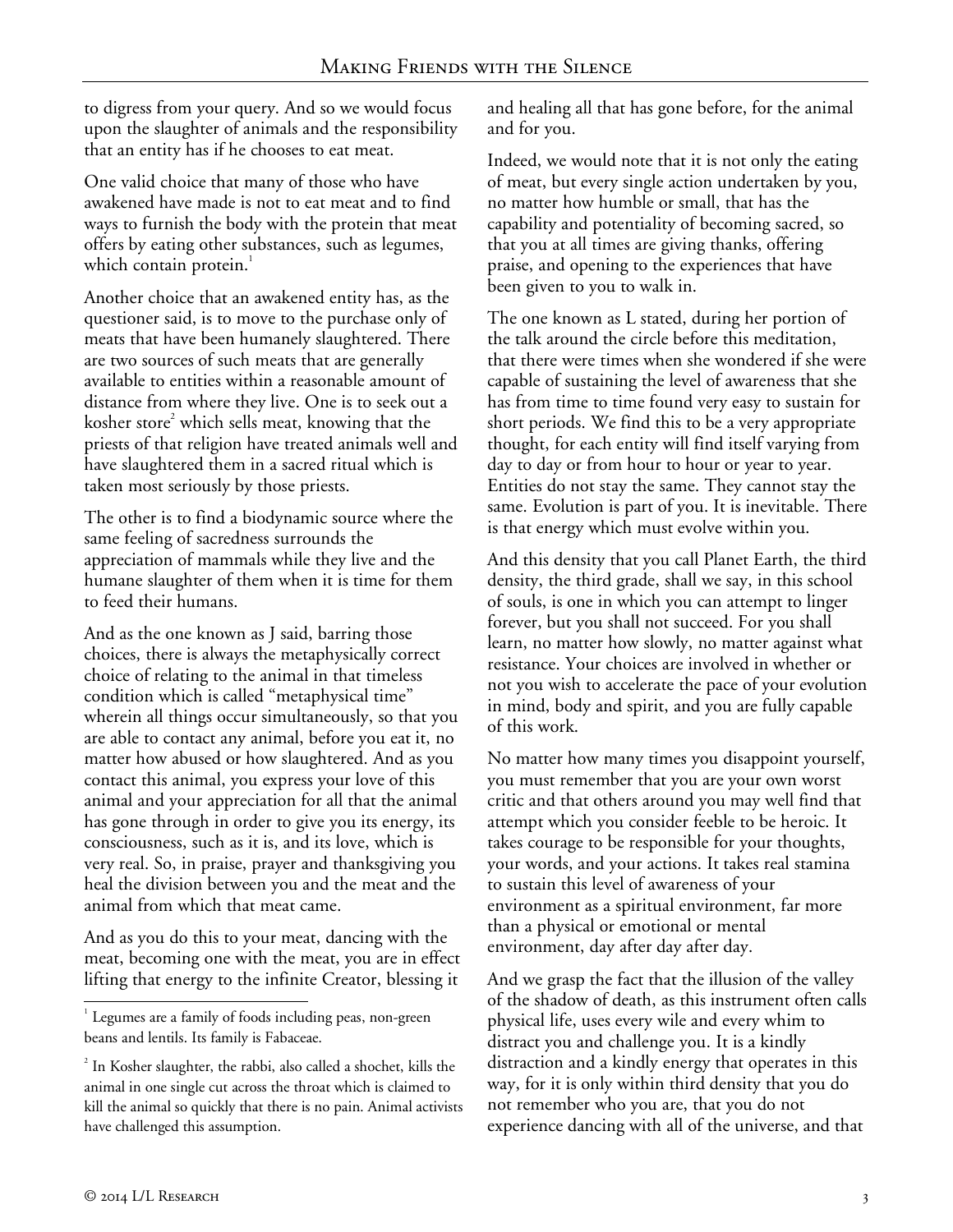you do not know at first hand that all things are one.

It is only within third density that you are seemingly locked within your status as a monad, a unit. When one considers oneself to be a unit moving alone, in the crowd but not of the crowd, bouncing off of other entities but not joining with them or even harmonizing with them, the world becomes meaningless, as the existentialists have so beautifully pointed out in so many works of art.<sup>3</sup>

And if you assume that the world has meaning and that you are worthy to be a part of Creation, to be a part of love itself, then everything has meaning. Everything fills your heart and gives you food for thought, catalyst for growth.

So the question becomes, my friends, how to sustain a consciousness that is capable of approaching every meal with the awareness that perhaps the asparagus screamed as it was broken off of its mother. Perhaps the green beans cried to be taken from the vine. Perhaps the steer did not wish to leave its pasture, no matter how pitiful. So you approach each meal thanking the substance that feeds you, that you need, that you must have to live this physical life, in such a way that it and you become part of a ritual that is sacred in nature and that blesses both you and the substance which you are eating.

The answer my friends, is simple yet very difficult for those who live in the density of Choice. You must make friends with the silence. You have heard of the still, small voice of the Creator. It is still. We cannot say it is small.

There are many ways to be silent before the Creator. Some of the most common you immediately think of as being the whole of the way to be silent before

the infinite One—to go to church or the synagogue or the ashram, to pray, to meditate silently. These are all powerful, effective ways to answer the silence and to tabernacle with the one infinite Creator, but there are other ways to invoke the Creator in silence.

Certainly the one known as G could speak very highly of communing with nature in nature, where there are no traffic lights and horns to honk and people to brush across one without realizing that he or she has brushed against the Creator.

You can find silence within yourself in the noisiest place when you know how to get there. It is a matter of practice, my friends. It is a matter of making new habits, as the one known as L noted. It is not always that easy to break the old habit or to create a new habit that is truly satisfying, but it is worth the effort that it takes to gain the habit of habitual inner silence.

When you have silence within yourself it does not matter how noisy the environment or how chaotic the minds of the people around you. No matter how sensitive you are to others, when you find yourself and are able to live in your open heart, you have the Balm of Gilead waiting for you as close as your next thought.

There are even ways to tabernacle with the infinite One that do not seem to be silent. This instrument, for instance, often sings hymns that place her in a certain frame of mind and move her into worship and devotion. These offer the same benefit as the silence. Again, it is a matter of the repetition of your practice. That which works for you, we encourage you to repeat. Repeat it again and again and continue through the chances and changes of everyday life, the good times and the difficult ones, until that habit is so much a part of your experience that, lacking it, you hunger and thirst for it and must seek it once again.

Realize too that each of you has a different personality. Some of you are going to relate to the responsibilities that you have as a creature capable of making its own choices from the standpoint of beauty, others from the standpoint of truth, others from the standpoint of a life in faith. These are alternate but equally powerful and effective avenues through which to seek the truth.

l

 $3$  Wikipedia says that "Existentialism is a term applied to the work of a number of 19th- and 20th-century philosophers who, despite profound doctrinal differences, generally held that the focus of philosophical thought should be to deal with the conditions of existence of the individual person and his or her emotions, actions, responsibilities, and thoughts." The instrument, in the process of channeling, was undoubtedly aware of the book, Nausea, by Jean-Paul Sartre, and the play, Waiting for Godot, by Samuel Beckett, both of which dealt with the existentialist themes concerning the meaninglessness of life and events.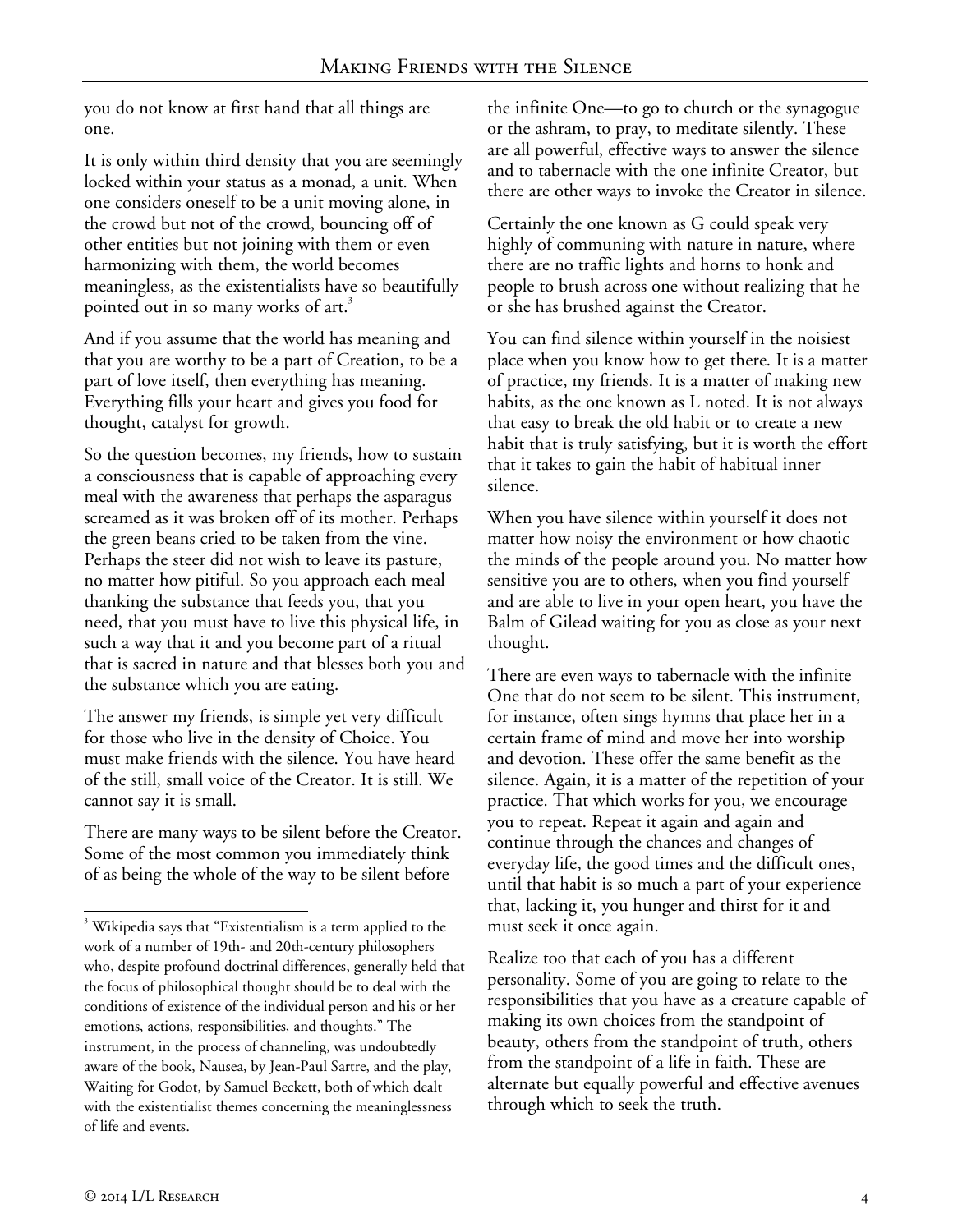And whatever your personality, we encourage you to believe in yourself, to know that you are loved beyond all understanding by the infinite Creator, and to know that you are capable of offering through yourself and out into the world with your blessing that same creative energy, not from your own self, never from that seemingly limited personality where you shall soon run out of love and simply be exhausted, but allow the energy of the one Creator to flow through you and out your eyes, out your mouth, out your hands, so that you see with eyes of love, you speak with words of love, and your hands contain love as they move.

What shall you choose, service to self or service to others? What shall you desire? How shall you set your intention this day? For you have the ability to set your intention each and every day. These are questions you may ponder.

And as you approach your next meal, allow yourself fully to imagine what you might actually do to square with yourself this increasing awareness that you have of the sacredness of all life. There are options. There are viable choices that you may make in response to your own feelings of responsibility. Insofar as it blesses you to follow through with these thoughts, by all means do so, and they, too, shall become a vehicle to you for advancing your awareness of who you are, Whose you are and Whom you serve.

May we thank you for this query, and ask if there is a follow-up to it at this time.

**G:** Thank you, Q'uo, for offering your thoughts and thanks to the instrument for serving in her capacity to transmit your thoughts. I've listened as carefully and as closely as possible to what you've had to say and I found little that responded to the question of responsibility. You suggested that as a possibility, one could offer praise and thanksgiving for their food and you even encouraged that. And you also mentioned viable other alternatives for the entity with the growing awareness of the suffering of animals, but I didn't quite hear anything about whether we are actually responsible for the suffering of other entities by participating in a system which perpetuates their suffering. I would appreciate any insight you may offer on that question.

We are those of Q'uo, and we thank you, my brother, for this query. We had inferred the answer to your question but apparently it is far better for us to be more specific and we are able to do this without infringing upon your free will. So we shall proceed.

Are you responsible for the fireworks that are going off outside this dwelling?<sup>4</sup> Are you your brother's keeper? In truth, other entities and their actions are not within the purview of your choices. Your choices are those within your ability to make. You cannot be responsible for the folly of others except insofar as you are given the light to feel that you wish to take on a crusade to change others' opinions, to change policy and so forth.

Spiritually speaking, your choices are all within yourself. And within yourself you have the power to do that which you feel is right. We did not move into the question of responsibility for your brother's actions. And we would say, my friends, your brothers' and your sisters' actions, accept, for the most part, decisions such as war and slaughter made by those of the male biological principle upon your planet.

Consequently, there is in common in both war and the slaughter of animals the ability to block out that which is inconvenient in order to secure and use resources that are deemed necessary for the tribe. This is an entirely different question and would take us some time to respond to in the detail which we used in working with the basic query which was were you responsible for the meat that you eat in that if you eat meat that has been slaughtered by another you are buying into or inferring acceptance of that which you, in fact, do not accept. We were attempting to explain that you have the capacity at various levels to erase and heal those perceived errors by the way you choose to treat that which is before you, whether it is meat or war or whatever you have come upon that is suddenly in your face.

Food is a handy and excellent example of that for which you are responsible, spiritually speaking, because you eat several times each day. It is far more easy to speak of how you choose to heal the imperfectly slaughtered or harvested animal or fruit

l  $4^4$  A nearby party was making a ruckus outside our dwelling.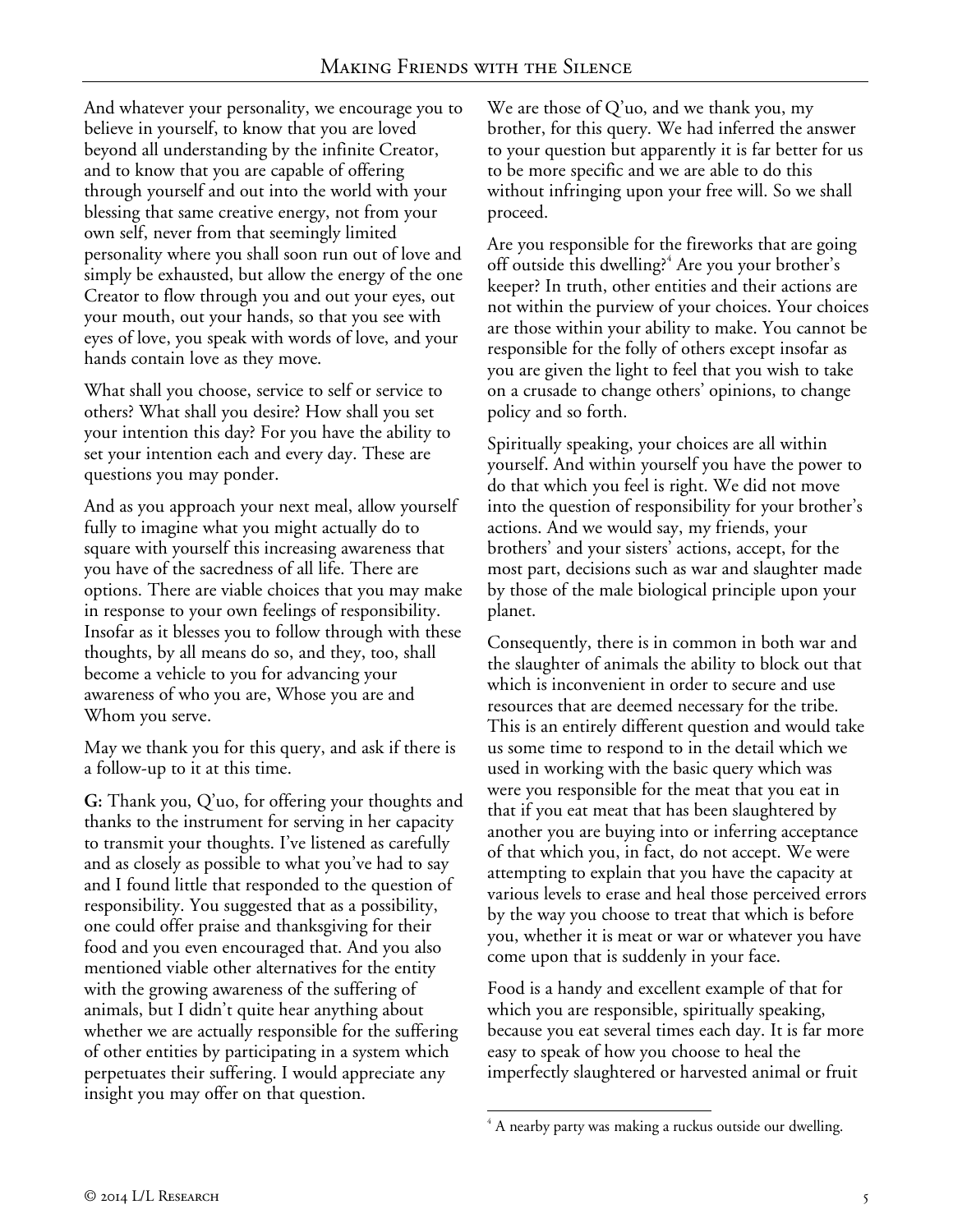of the vine or grain or earth than to speak of other things which you mentioned, such as war and the use of that bounty of the Earth which it took your planet millions of years to collect and secrete away from its precious surface inhabitants, that being oil and coal and other things that are buried that your society has brought up out of the depths of the Earth where it belongs, where it does no harm into the air, the water, and the earth, thus polluting and altering your planet.

May we answer you further, my brother? We are those of Q'uo.

**G:** I sincerely appreciate the more focused response. You've given me food for thought and in order to question further I would definitely have to read over the excellent material you've offered, so that is it on my personal end. Thank you, Q'uo.

May we thank you with all of our hearts my brother. It is a joy to work with your energy and with the refinement of your queries. May we ask at this time if there is another query in this group? We are those of Q'uo.

**G:** Q'uo, as it seems that there are no queries in this circle, I have questions from readers abroad. The first is from A in Seattle, who writes: "Without infringing on anyone's free will, would you be able to give us information about …

## *(Side one of tape ends.)*

**G:** … the cause, purpose and treatment of Alzheimer's disease, both for individuals who are diagnosed with it, as well as their caregivers? What is the best way to think about this affliction and to be best able to handle the knowledge that one has been diagnosed, as well as ways to minister best to those who have it? What are the spiritual principles involved with this disease and what are the best ways to prepare individuals to deal with it?"

We are those of  $Q'$ uo, and thank the one known as A for this query. My sister, the spiritual principle involved in thinking about this is that principle which states that that which occurs is perfect and is planned aforetimes. In terms of the Alzheimer's disease, so-called, it occurs when an entity has learned all that it can learn, has endured all that it can endure, when it is at that level at which nothing more can be done in the incarnation and the healing will need to take place at the metaphysical level after the entity has healed into larger life.

In that condition, that which has been lost is restored. The surface personality returns to the soul stream with its suffering and its pain and there is ample energy available to heal the incarnation. It is a very helpful thing to heal the incarnation during the incarnation so that one approaches one's deathbed ready to sing, "Hallelujah, hallelujah, hallelujah," as did the one known as Yeats, but it is not necessary. For that which is not healed in the lifetime shall be healed after the lifetime and before the next experience is chosen. So when an entity is exhausted and has not been able to heal its own incarnation, there is the blessedness of the forgetting.

Now, sometimes it is unfortunately so that this fog that descends does not remove all that is unhappy, but the basic reason for the gradual release of memory is that the entity involved can no longer process catalyst effectively. The use of this for the caretaker can be thought of under the basic spiritual principal of being of service to others rather than the self.

Many are the entities who choose to put parents or relatives, those for whom they have become responsible, in a care facility and allow someone else to change the diapers, tend the wandering mind and so forth. But for those who choose to stay present and attentive to a need within their family, it is a great blessing to be able to share love for that entity which has shared so much love with you, however imperfectly that love was shared. The intent is almost always there within the parent to love and care for the young one and in the fullness of time that pattern is repeated and balanced as the young one cares for the failing parent.

Families are a wonderful source of service-to-others opportunities. Certainly, there are times when caring for one whose mind is failing seems too much to bear. And we encourage the one known as A and all of those that are in this position to honor the self at those times and release responsibility so that the self may be healed in order to heal, restored in order to restore, consoled in order to console. And if the one who restores and heals and loves the self is the self, then so be it. For you are capable of healing, loving and restoring yourself. You are the Creator and you may choose the manner of your creation.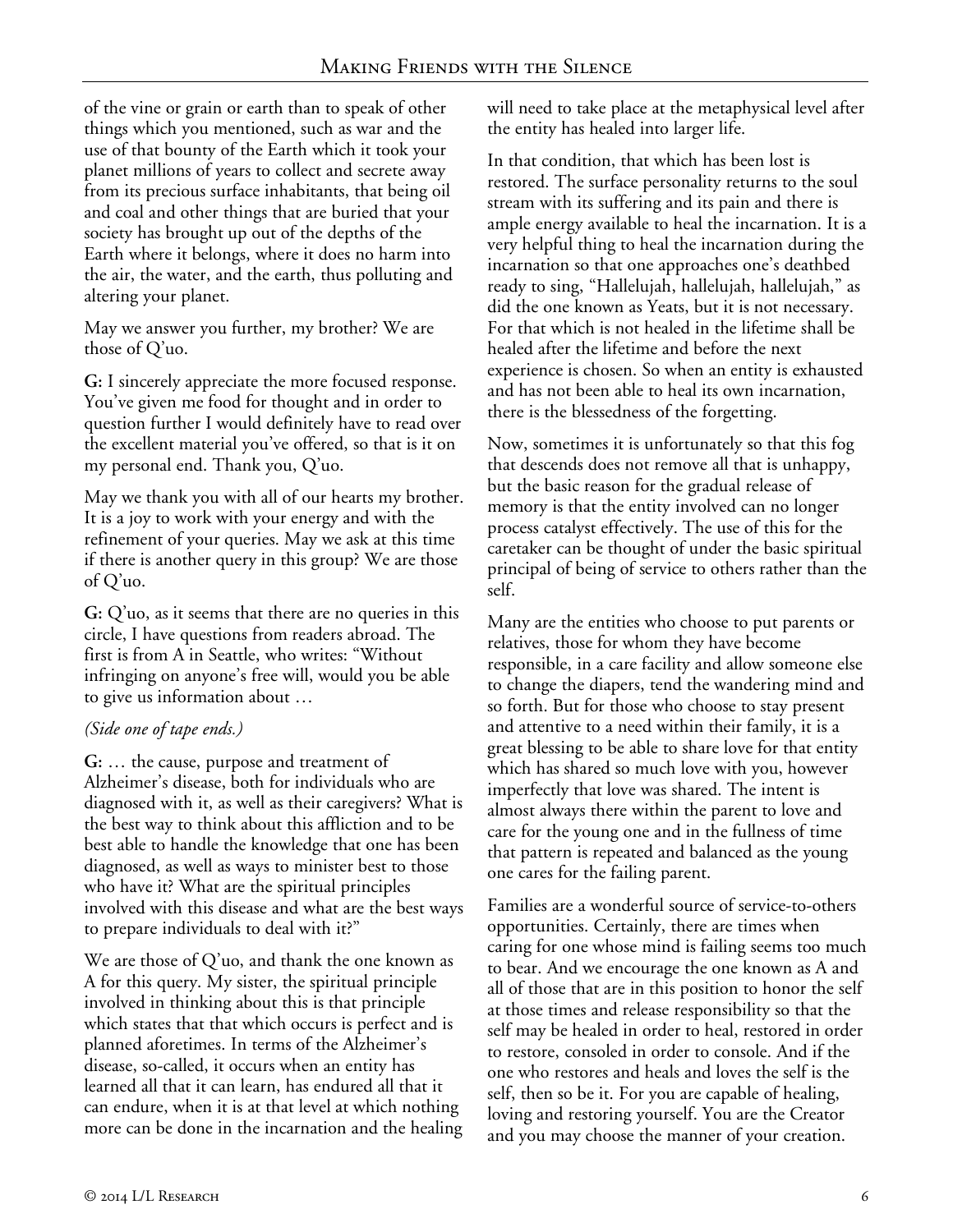We encourage the energy of forgiveness in this situation for the other and for the self and we thank the one known as A once again for this query.

May we ask if there is a final query at this time? We are those of Q'uo.

**G:** Q'uo, I will submit a final query from S, the Bring4th web guy in Virginia, who writes, "Q'uo, our online community has been discussing various ways in which our human vehicles are becoming more sensitive to vibrations. Many of us are experiencing a constant ringing in the ears, multiple tones in different spatial locations around or inside the head and other unusual effects on the body. Can you please share with us the spiritual principles behind these occurrences without infringing upon our free will? What seeds can you cast to help us best to contemplate, understand and respond to these unique bodily experiences?"

We are those of Q'uo, and are aware of your query, my brother. We greet the one known as S and will attempt to respond to his query.

There have always, from the beginning of third density, been those characteristic tensions that may occur that create inner sound, whether in the ears, in the face, in the head, or immediately surrounding the physical vehicle. Some characteristic kinds of tension may be seen to be excellent and positive, such as visions, dreams, insights and epiphanies. Other sources of characteristic tension may be seen to be negative or difficult or challenging, such as nervousness, dread and fear, anger and frustration. What all of these have in common is a characteristic resistance to that which is occurring.

Now, in the last century or so, shall we say, of your years, there has been an increasing lack of thirddensity light as this third density draws to a close and an increasing interpenetration by fourth-density light, which has a great deal more capacity to carry information and inspiration. Now, the problem with the waning of third-density light and the rising and dawning of fourth-density light is that the resulting light that is experienced carries more truth. And that which a century ago could perhaps be ignored within the self can no longer be ignored. For you are just that much closer to seeing things as they really are, as a part of the experience of being conscious.

Other people's actions affect you more because the mirroring effect is more pronounced as time goes on and the light of third density wanes.

All of those things which you have not integrated into your daylight personality and have left in the shadows, unseen, unacknowledged and unredeemed, show themselves to you in the actions and words of other people and they hurt you because you have not worked with yourself to bring that shadow-self into your heart and to redeem it with your love, respect and understanding.

What we generally recommend to entities is that when something within their environment disturbs them, they take that within their heart and find that energy within themselves. And then they heal it within themselves. They come to understand it, to experience it without judging it, and to ask it to work for the light within them.

In this way, anger becomes stubbornness—the ability to stick to a plan, the ability to continue to love, and so forth. It is the work of a lifetime to interiorize, bless and redeem the shadow side of the self which is out-pictured in the shadows of your planet, its people, and its behavior at the personal level and at the level of nation states and all levels in between. But it is work which you will find to be very rewarding, because as you reduce the distortions within yourself, as you become more balanced and able to see love, hope, faith and consolation, so you are more able to offer to those whose eyes you meet an awareness of them as loved, consoled and forgiven.

We find that this instrument's energy begins to wane and this group is becoming weary of sitting, and so we would at this time, with some reluctance we will admit, take our leave of this group whose company we have so enjoyed and whose beauty we have so beheld. Truly, the energy that you have built together creates a dome of light far above this dwelling. We thank you for taking the time out of your busy lives to seek the truth together this evening.

We thank you again for calling us to your group and we leave you, as we found you, in all that there is, the love and the light of the one infinite Creator. We are known to you as the principle of Q'uo. Adonai, my friends. Adonai.